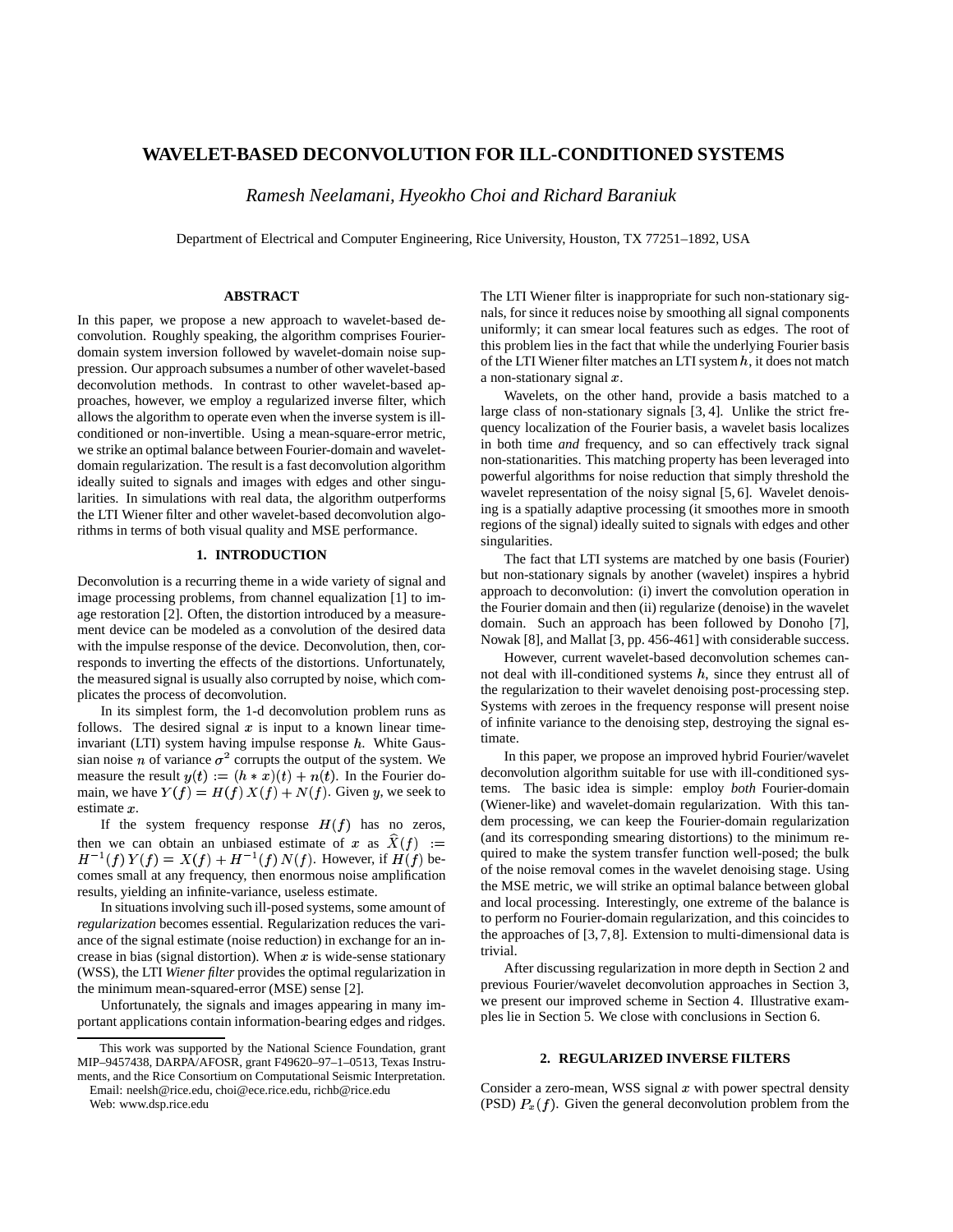| <b>Report Documentation Page</b>                                                                                                                                                                                                                                                                                                                                                                                                                                                                                                                                                                                                                                                                                                                                                                                                                                                                                                                                 |                                      |                                                    |                                           | Form Approved<br>OMB No. 0704-0188 |                          |  |
|------------------------------------------------------------------------------------------------------------------------------------------------------------------------------------------------------------------------------------------------------------------------------------------------------------------------------------------------------------------------------------------------------------------------------------------------------------------------------------------------------------------------------------------------------------------------------------------------------------------------------------------------------------------------------------------------------------------------------------------------------------------------------------------------------------------------------------------------------------------------------------------------------------------------------------------------------------------|--------------------------------------|----------------------------------------------------|-------------------------------------------|------------------------------------|--------------------------|--|
| Public reporting burden for the collection of information is estimated to average 1 hour per response, including the time for reviewing instructions, searching existing data sources, gathering and<br>maintaining the data needed, and completing and reviewing the collection of information. Send comments regarding this burden estimate or any other aspect of this collection of information,<br>including suggestions for reducing this burden, to Washington Headquarters Services, Directorate for Information Operations and Reports, 1215 Jefferson Davis Highway, Suite 1204, Arlington<br>VA 22202-4302. Respondents should be aware that notwithstanding any other provision of law, no person shall be subject to a penalty for failing to comply with a collection of information if it<br>does not display a currently valid OMB control number.                                                                                               |                                      |                                                    |                                           |                                    |                          |  |
| 1. REPORT DATE<br>1998                                                                                                                                                                                                                                                                                                                                                                                                                                                                                                                                                                                                                                                                                                                                                                                                                                                                                                                                           |                                      | 2. REPORT TYPE                                     |                                           | <b>3. DATES COVERED</b>            | 00-00-1998 to 00-00-1998 |  |
| <b>4. TITLE AND SUBTITLE</b>                                                                                                                                                                                                                                                                                                                                                                                                                                                                                                                                                                                                                                                                                                                                                                                                                                                                                                                                     |                                      | 5a. CONTRACT NUMBER                                |                                           |                                    |                          |  |
| <b>Wavelet-Based Deconvolution for Ill-Conditioned Systems</b>                                                                                                                                                                                                                                                                                                                                                                                                                                                                                                                                                                                                                                                                                                                                                                                                                                                                                                   |                                      | 5b. GRANT NUMBER                                   |                                           |                                    |                          |  |
|                                                                                                                                                                                                                                                                                                                                                                                                                                                                                                                                                                                                                                                                                                                                                                                                                                                                                                                                                                  |                                      | 5c. PROGRAM ELEMENT NUMBER                         |                                           |                                    |                          |  |
| 6. AUTHOR(S)                                                                                                                                                                                                                                                                                                                                                                                                                                                                                                                                                                                                                                                                                                                                                                                                                                                                                                                                                     |                                      | 5d. PROJECT NUMBER                                 |                                           |                                    |                          |  |
|                                                                                                                                                                                                                                                                                                                                                                                                                                                                                                                                                                                                                                                                                                                                                                                                                                                                                                                                                                  |                                      |                                                    |                                           | 5e. TASK NUMBER                    |                          |  |
|                                                                                                                                                                                                                                                                                                                                                                                                                                                                                                                                                                                                                                                                                                                                                                                                                                                                                                                                                                  |                                      |                                                    |                                           | 5f. WORK UNIT NUMBER               |                          |  |
| 7. PERFORMING ORGANIZATION NAME(S) AND ADDRESS(ES)<br><b>Rice University, Department of Electrical and Computer</b><br>Engineering, Houston, TX, 77005                                                                                                                                                                                                                                                                                                                                                                                                                                                                                                                                                                                                                                                                                                                                                                                                           |                                      | 8. PERFORMING ORGANIZATION<br><b>REPORT NUMBER</b> |                                           |                                    |                          |  |
| 9. SPONSORING/MONITORING AGENCY NAME(S) AND ADDRESS(ES)                                                                                                                                                                                                                                                                                                                                                                                                                                                                                                                                                                                                                                                                                                                                                                                                                                                                                                          |                                      |                                                    |                                           | 10. SPONSOR/MONITOR'S ACRONYM(S)   |                          |  |
|                                                                                                                                                                                                                                                                                                                                                                                                                                                                                                                                                                                                                                                                                                                                                                                                                                                                                                                                                                  |                                      | 11. SPONSOR/MONITOR'S REPORT<br>NUMBER(S)          |                                           |                                    |                          |  |
| 12. DISTRIBUTION/AVAILABILITY STATEMENT<br>Approved for public release; distribution unlimited                                                                                                                                                                                                                                                                                                                                                                                                                                                                                                                                                                                                                                                                                                                                                                                                                                                                   |                                      |                                                    |                                           |                                    |                          |  |
| <b>13. SUPPLEMENTARY NOTES</b>                                                                                                                                                                                                                                                                                                                                                                                                                                                                                                                                                                                                                                                                                                                                                                                                                                                                                                                                   |                                      |                                                    |                                           |                                    |                          |  |
| 14. ABSTRACT<br>In this paper, we propose a new approach to wavelet-based deconvolution. Roughly speaking, the<br>algorithm comprises Fourier-domain system inversion followed by wavelet-domain noise suppression. Our<br>approach subsumes a number of other wavelet-based deconvolution methods. In contrast to other<br>wavelet-based approaches, however, we employ a regularized inverse filter, which allows the algorithm to<br>operate even when the inverse system is illconditioned or non-invertible. Using a mean-square-error metric<br>we strike an optimal balance between Fourier-domain and wavelet-domain regularization. The result is a<br>fast deconvolution algorithm ideally suited to signals and images with edges and other singularities. In<br>simulations with real data, the algorithm outperforms the LTI Wiener filter and other wavelet-based<br>deconvolution algorithms in terms of both visual quality and MSE performance. |                                      |                                                    |                                           |                                    |                          |  |
| <b>15. SUBJECT TERMS</b>                                                                                                                                                                                                                                                                                                                                                                                                                                                                                                                                                                                                                                                                                                                                                                                                                                                                                                                                         |                                      |                                                    |                                           |                                    |                          |  |
| 16. SECURITY CLASSIFICATION OF:                                                                                                                                                                                                                                                                                                                                                                                                                                                                                                                                                                                                                                                                                                                                                                                                                                                                                                                                  | 17. LIMITATION OF<br><b>ABSTRACT</b> | 18. NUMBER<br>OF PAGES                             | 19a. NAME OF<br><b>RESPONSIBLE PERSON</b> |                                    |                          |  |
| a. REPORT<br>unclassified                                                                                                                                                                                                                                                                                                                                                                                                                                                                                                                                                                                                                                                                                                                                                                                                                                                                                                                                        | b. ABSTRACT<br>unclassified          | c. THIS PAGE<br>unclassified                       | Same as<br><b>Report (SAR)</b>            | 4                                  |                          |  |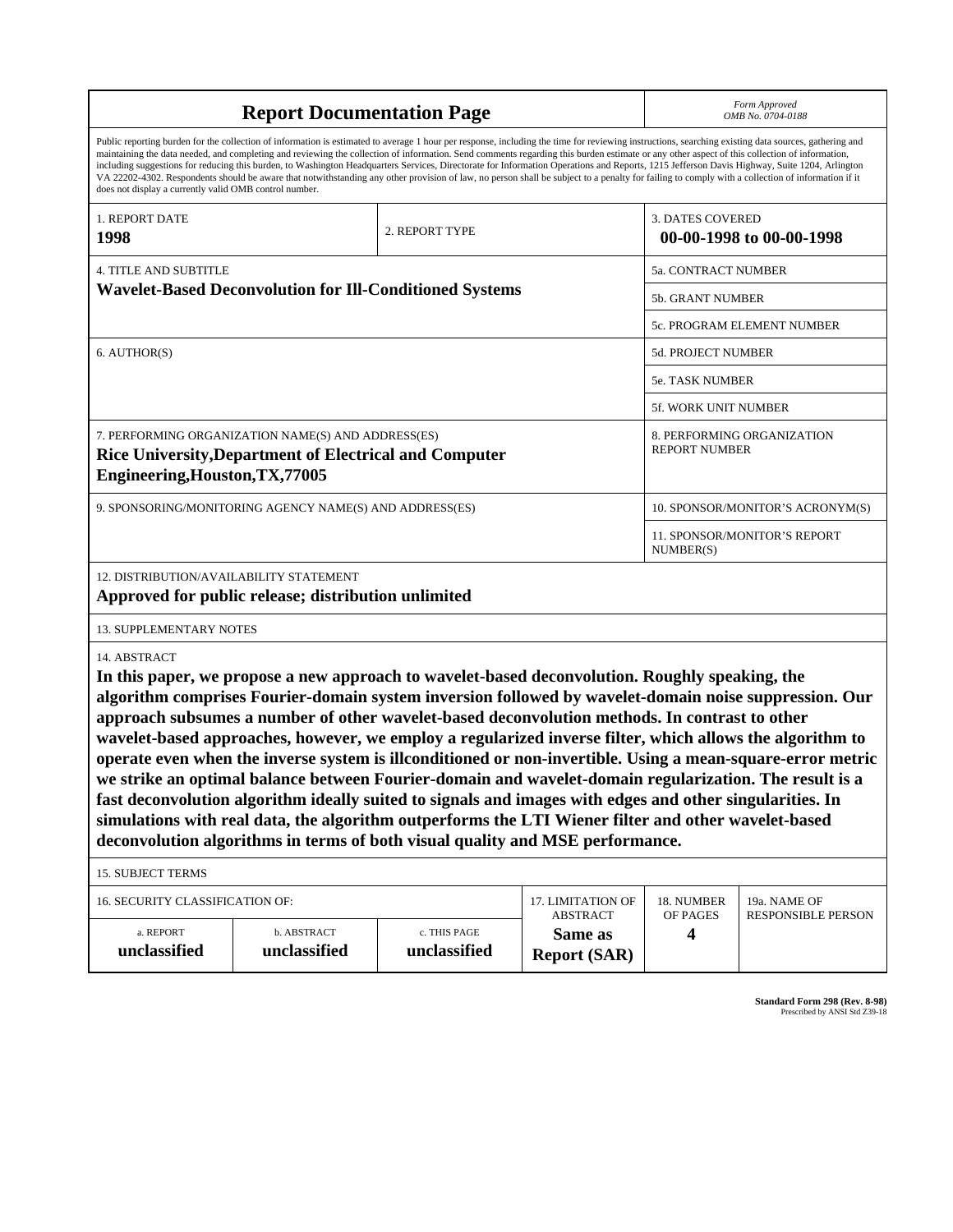Introduction, a general form for a Fourier-domain-regularized signal estimate is given by [9]

$$
\widehat{X}_{\alpha}(f) := G_{\alpha}(f)Y(f) \tag{1}
$$

with

$$
G_{\alpha}(f) := \left(\frac{1}{H(f)}\right) \left(\frac{|H(f)|^2 P_x(f)}{|H(f)|^2 P_x(f) + \alpha \sigma^2}\right). \quad (2)
$$

The regularization parameter  $\alpha$  controls the tradeoff between the amount of noise suppression and the amount of signal distortion. Setting  $\alpha = 0$  gives an unbiased but noisy estimate. Setting  $\alpha = \infty$  completely suppresses the noise, but also totally distorts the signal  $(\hat{x}_{\infty} = 0)$ . For  $\alpha = 1$ , (2) corresponds to the LTI Wiener filter, which is optimal in the MSE sense for a Gaussian input signal  $x$ .

Since the Fourier basis functions underlying any LTI filter have spatial support over the entire signal,  $G_{\alpha}$  will tend to smear non-stationarities in the desired signal, such as edges and ridges. While for non-stationary signals we could just solve the more general MSE signal estimation problem (time-varying Wiener filtering), such an approach would have no special structure and furthermore would require precise knowledge of the non-stationarities in  $x$ .

## **3. WAVELETS AND DECONVOLUTION**

The joint time-frequency analysis of the wavelet basis efficiently captures non-stationary signal features. The discrete wavelet transform (DWT) represents a 1-d signal  $z$  in terms of shifted versions of a low-pass scaling function  $\phi$  and shifted and dilated versions of a prototype bandpass wavelet function  $\psi$  [3, 4]. For special choices of  $\phi$  and  $\psi$ , the functions  $\psi_{j,k}(t) := 2^{-j/2} \psi(2^{-j}t - k)$ ,  $\phi_{j,k}(t) := 2^{-j} \phi(2^{-j}t - k), j, k \in \mathbb{Z}$  form an orthonormal basis, and we have the representation [3, 4]

$$
z(t) = \sum_{k} u_{j_0,k} \phi_{j_0,k}(t) + \sum_{j=-\infty}^{j_0} \sum_{k} w_{j,k} \psi_{j,k}(t), \quad (3)
$$

with  $u_{j,k} := \int z(t) \phi_{j,k}^*(t) dt$  and  $w_{j,k} := \int z(t) \psi_{j,k}^*(t) dt$ . For brevity, we will collectively refer to the set of scaling and wavelet coefficients as  $\{\theta_{j,k}\} := \{u_{j_0,k}, w_{j,k}\}\$ . Multidimensional DWTs<br>are easily obtained by alternately wavelet-transforming along each are easily obtained by alternately wavelet-transforming along each dimension [3, 4].

The DWT enjoys an enviable energy compaction property: the energy of many real-world signals compacts into just a few large wavelet coefficients, while white noise remains disbursed over a large number of small coefficients. This disparity can be exploited to distinguish signal from noise and has given rise to a number of powerful denoising techniques based on simple thresholding [4– 6] that can suppress noise while preserving time-localized signal structures.

Wavelet denoising figures prominently in a number of recent advanced deconvolution algorithms [3, 7, 8]. All three methods have the same two basic steps in common:

- **Inversion:** Compute the noisy estimate  $\widehat{X}_0 = H^{-1}(f)Y(f)$ . This inversion necessarily amplifies noise components at frequencies where  $H(f)$  is small.
- **Regularization by Wavelet Denoising:** Compute the DWT of final signal estimate  $\tilde{x}$ . Note that the Inversion step colors  $\hat{x}_0$ , and then threshold and invert the DWT to obtain the the white corrupting noise  $n$ ; hence scale-dependent thresholds [6] should be employed.



Figure 1: Wavelet-based regularized deconvolution (WaRD): partially regularized inverse filtering following by wavelet denoising.

#### **4. IMPROVED WAVELET-BASED DECONVOLUTION WITH REGULARIZED INVERSE**

The current Fourier/wavelet deconvolution approaches of [3, 7, 8] completely decouple the inversion and regularization processes. Unfortunately, when the system  $h$  is very ill-conditioned (or simply non-invertible), any attempt at inversion will amplify the corrupting noise to an extent that it will obliterate the desired signal. No amount of wavelet denoising can rescue us in this case.

Note, however, the sensitivity of the inversion process to regularization. A minute amount of regularization (small  $\alpha$  in (2)) can lead to a huge reduction in the degree of noise amplification - all this at the expense of only a slight increase in the signal distortion. This realization motivates us to replace the Inversion step of the algorithms of [3, 7, 8] with a *Regularized* Inversion step (see Figure 1). ) We call the resulting algorithm *wavelet-domain regularized deconvolution* (WaRD).

But how to pick the right value for the regularization parameter  $\alpha$ ? The tradeoff is clear: On one hand, since regularization smears non-stationary signal features like edges and ridges, we would prefer  $\alpha$  as small as possible. On the other hand, large  $\alpha$ prevents excessive noise amplification during inversion which aids the wavelet denoising.

To be more precise, we will determine the *optimal* regularization parameter for the WaRD system by minimizing the overall MSE. The deconvolution MSE consists of the signal distortion due to Fourier-domain regularization and the error due to waveletdomain denoising:

$$
MSE(\alpha) = \int [1 - G_{\alpha}(f) H(f)]^2 P_x(f) df
$$
  
+ 
$$
\sum_{j,k} \min(|\theta_{j,k}(\hat{x}_{\alpha})|^2, \sigma_j^2(\alpha)).
$$
 (4)

Here  $\theta_{j,k}(\hat{x}_{\alpha})$  denotes the wavelet coefficients of  $\hat{x}_{\alpha}, \sigma^2_{i}(\alpha)$  is the variance of the wavelet-domain noise at scale j, and  $\overline{P}_x(f) =$  $|X(f)|^2$ .

The first term in  $MSE(\alpha)$  is an estimate of the distortion in the input signal due to the regularized Fourier-domain inverse [9]. This distortion is an increasing function of  $\alpha$ . The second term is an estimate of the error due to ideal wavelet domain hard thresholding [5]. Ideal thresholding consists of keeping a noisy wavelet coefficient only if the signal power in that coefficient is greater than the noise power. Otherwise, the coefficient is set to zero. (Ideal thresholding assumes that the signals under consideration are known.) This error is a decreasing function of  $\alpha$ . The optimal regularization parameter, denoted by  $\alpha^*$ , corresponds to the minimum of  $MSE(\alpha)$ . Note that  $\alpha^*$  depends on the signal, system, and noise power.

The existing Fourier/wavelet deconvolution algorithms of [3, 7, 8] can be interpreted as special cases of WaRD with  $\alpha = 0$ .

<sup>&</sup>lt;sup>1</sup> Note that the Fourier-domain-regularized inverse  $(2)$  was derived for WSS signals  $x$  only. With non-stationary  $x$ , we replace  $P_x$  by the timeaveraged spectrum of x. In practice, we set  $P_x(f) = |X(f)|^2$ .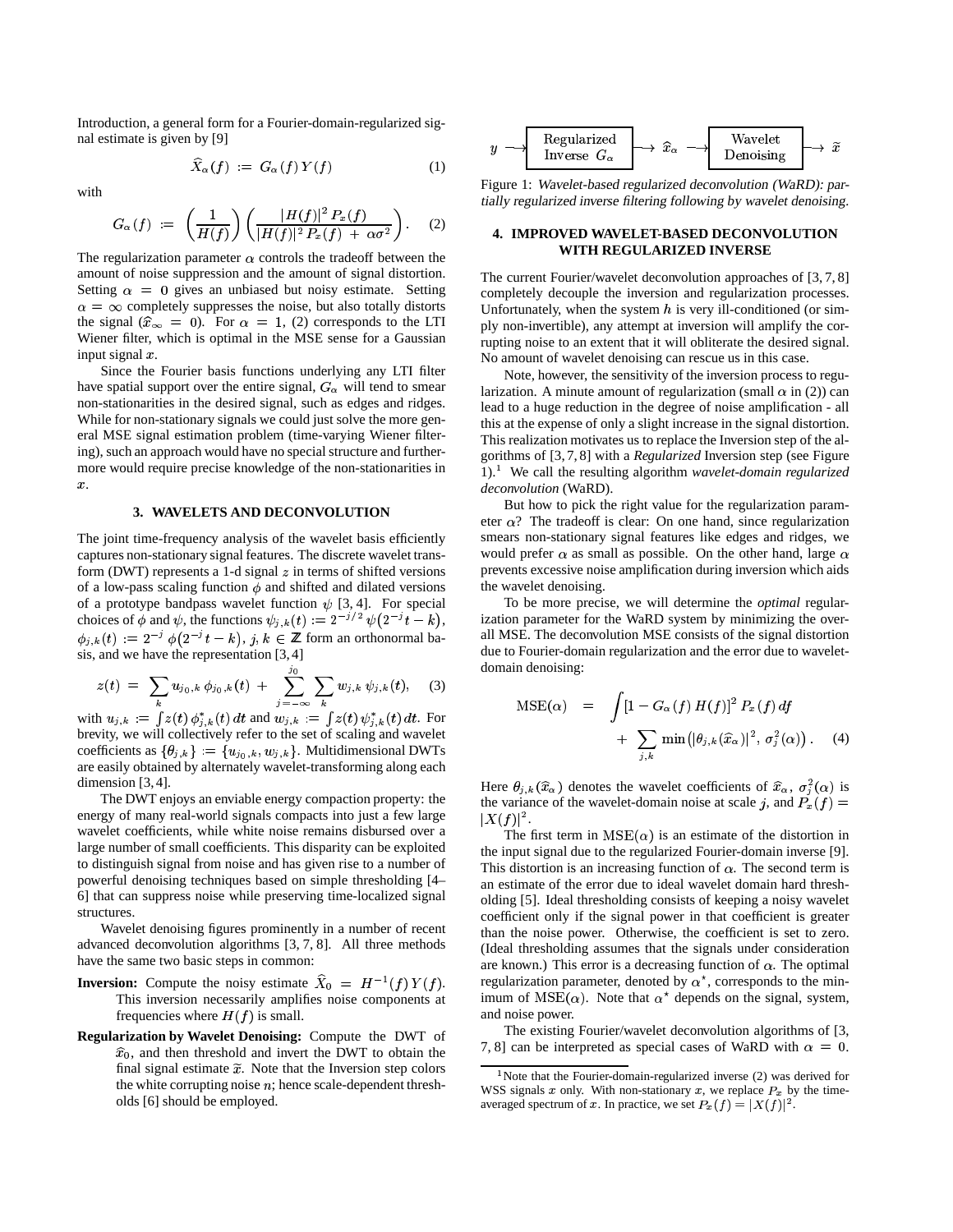However, as mentioned earlier, these methods are in general not applicable when  $h$  is not invertible. Even when  $h$  is invertible, WaRD will outperform these methods, since the value  $\alpha = 0$  is included in the search-space for the optimal  $\alpha^*$ .

The computational cost of deconvolving an  $M$ -point signal will be dominated by the  $O(M \log M)$  cost of the FFT inversefilter implementation. The second, wavelet denoising step consumes only  $O(M)$  computations.

The wavelet denoising step of the WaRD algorithm can be extended in several ways. First, since the standard DWT is not shiftinvariant, shifts of y will result in different estimates  $\tilde{x}$ . Employing a redundant, shift-invariant DWT will both yield a shift-invariant algorithm as well as improve the denoising performance substantially [4], all at no significant increase in the overall computational cost. The recently proposed complex and "almost shift-invariant" DWT of [10] would yield similar results at a reduced computational cost. Finally, instead of a threshold, we can apply a Wiener filter to the *wavelet* coefficients  $[11, 12]$ . Such processing has been shown to outperform simple thresholding for denoising finite samples of data.

Finally, note that WaRD extends trivially to higher dimensions using the appropriate Fourier and wavelet transforms.

### **5. EXAMPLES**

To illustrate the performance of the WaRD algorithm, we will perform simulations in 1-d and 2-d.

We first compare the WaRD with other methods for the 1-d deconvolution problem presented in the Introduction. In order to observe the behavior of each method for both smooth and edgy regions, we take for a concatenation of Donoho's *Blocks* and *Heavisine* signals [13] (normalized to be zero mean and unit energy). We employ Daubechies length-8 wavelets throughout. Figure  $2(a)$  depicts the signal. For the system, we take the example of [3, pp. 459]

$$
H(f) = \begin{cases} 1, & |f| \in [0, 0.25] \\ 2 - 4|f|, & |f| \in (0.25, 0.5] \end{cases} \tag{5}
$$

with frequency  $f$  normalized to  $(-0.5, 0.5]$  (see Figure 2(b)). The corrupting noise variance was  $\sigma^2 = 4 \times 10^{-6}$ . Figure 2(c) plots the blurred, noisy signal.

The Wiener filter estimate (Figure 2(d)) was implemented using  $\alpha = 1$  and  $P_x(f) = |X(f)|^2$  in (2). The Wiener filter bases its deconvolution on the signal-to-noise ratio at each frequency. However, this is inappropriate for non-stationary signals, since their frequency content changes with time. The deconvolution suffers in response.

The methods of [7, 8] fail in this case, due to the null in the frequency response of the system at  $H(0.5) = 0$ .

Since  $H(f)$  decays to zero at  $f = 0.5$  so slowly, the *wavelet packet deconvolution method* of [3, pp. 458–461] remains applicable.<sup>3</sup> This method adapts a wavelet packet basis to the colored noise in the inverted data  $\widehat{X}(f) = H^{-1}(f) Y(f)$ . The frequency splits of the wavelet packet basis for  $H$  are shown with

dashed lines in Figure 2(b). The denoising step was implemented by hard-thresholding the coefficients of a shift-invariant DWT using the best wavelet packet basis. This algorithm outperforms the methods of [7, 8] typically, as well as the standard Wiener filter in this case (see Figure 2(e)).

Figure 2(f) plots the WaRD obtained using  $\alpha^* = 0.06$ . Wavelet-domain Wiener filtering was applied to the coefficients of a shift-invariant DWT for the denoising stage. The WaRD outperforms the other algorithms in terms of both visual quality and MSE performance.

Next, we consider image restoration using WaRD (ReWaRD). The input x is the  $256 \times 256$  Lena image (normalized to zero mean and unit energy) and the discrete-time system response  $h$  is a 2-d, 4-point smoother  $\begin{bmatrix} 1 & 1 & 1 & 1 \end{bmatrix}^T \begin{bmatrix} 1 & 1 & 1 & 1 \end{bmatrix}$ . Such a response is commonly used as a model for blurring due to a square scanning aperture such as in a CCD camera [2]. The noise variance was set to  $\sigma^2 = 4 \times 10^{-7}$ . Figure 3 illustrates the desired x, the observed y, the Wiener filter estimate  $\hat{x}_1$ , and the WaRD estimate for  $\alpha^* = 0.27$ . The methods of [3,7,8] are not applicable in this situation, due to the many zeros in  $H(f_x, f_y)$ . (The Wiener filter outperformed the wavelet packet method in this case.) WaRD clearly outperforms Wiener filtering in both visual quality and MSE.

#### **6. CONCLUSIONS**

In this paper, we have proposed an efficient multi-scale deconvolution algorithm that optimally combines Fourier-domain regularized inversion and wavelet-domain denoising. For non-stationary signals, the WaRD outperforms the LTI Wiener filter and other wavelet-based deconvolution algorithms in terms of both visual quality and MSE performance. Furthermore, it continues to provide a good estimate of the original signal even when the system response is ill-conditioned. All of this in an algorithm of computational complexity no greater than an FFT.

For a given problem setup, the optimal value of the regularization parameter  $\alpha$  depends on the signal, the system response, and the noise level. Fortunately, final performance was observed to be quite insensitive to the exact value, as long as we choose alpha sufficiently positive. As a guide, in simulations spanning many real-world images and convolution systems,  $\alpha^*$  was almost always lay in the range  $[0.2, 0.3]$ . In the 1-d example above, the optimal  $\alpha$  turned out to be small ( $\alpha^* = 0.06$ ) because the test signal compacted very well in the wavelet domain. However, choosing a  $\alpha^*$ in the range  $[0.2, 0.3]$  gave near-optimal results.

There are several avenues for future WaRD related research. We are developing methods to estimate the WaRD MSE, and thus the optimal  $\alpha^*$ , without prior knowledge of the signal and noise power. Further, we are investigating the gains possible using a "best basis" adapted to the *signal* instead of the noise as suggested in [3, pp. 458–461].

#### **7. REFERENCES**

- [1] J. G. Proakis, *Digital Communications*. McGraw-Hill, 1995.
- [2] A. K. Jain, *Fundamentals of Digital Image Processing*. Prentice-Hall, 1989.
- [3] S. Mallat, *A Wavelet Tour of Signal Processing*. Academic Press, 1998.
- [4] C. S. Burrus, R. A. Gopinath, and H. Guo, *Introduction to Wavelets and the Wavelet Transform*. Prentice-Hall, 1998.

 $2$ Do not confuse wavelet-domain Wiener filtering with the Fourierdomain Wiener filtering discussed above.

<sup>&</sup>lt;sup>3</sup>Even though  $H(f)$  is not invertible, the wavelet packet deconvolution method does not fail, because the location and the order of the zero of  $H$  are such that only a few, high-frequency signal wavelet coefficients are obliterated by the infinite noise amplification at  $f = 0.5$ . This method will fail when  $H(f)$  has zeros of arbitrary location and order, however.